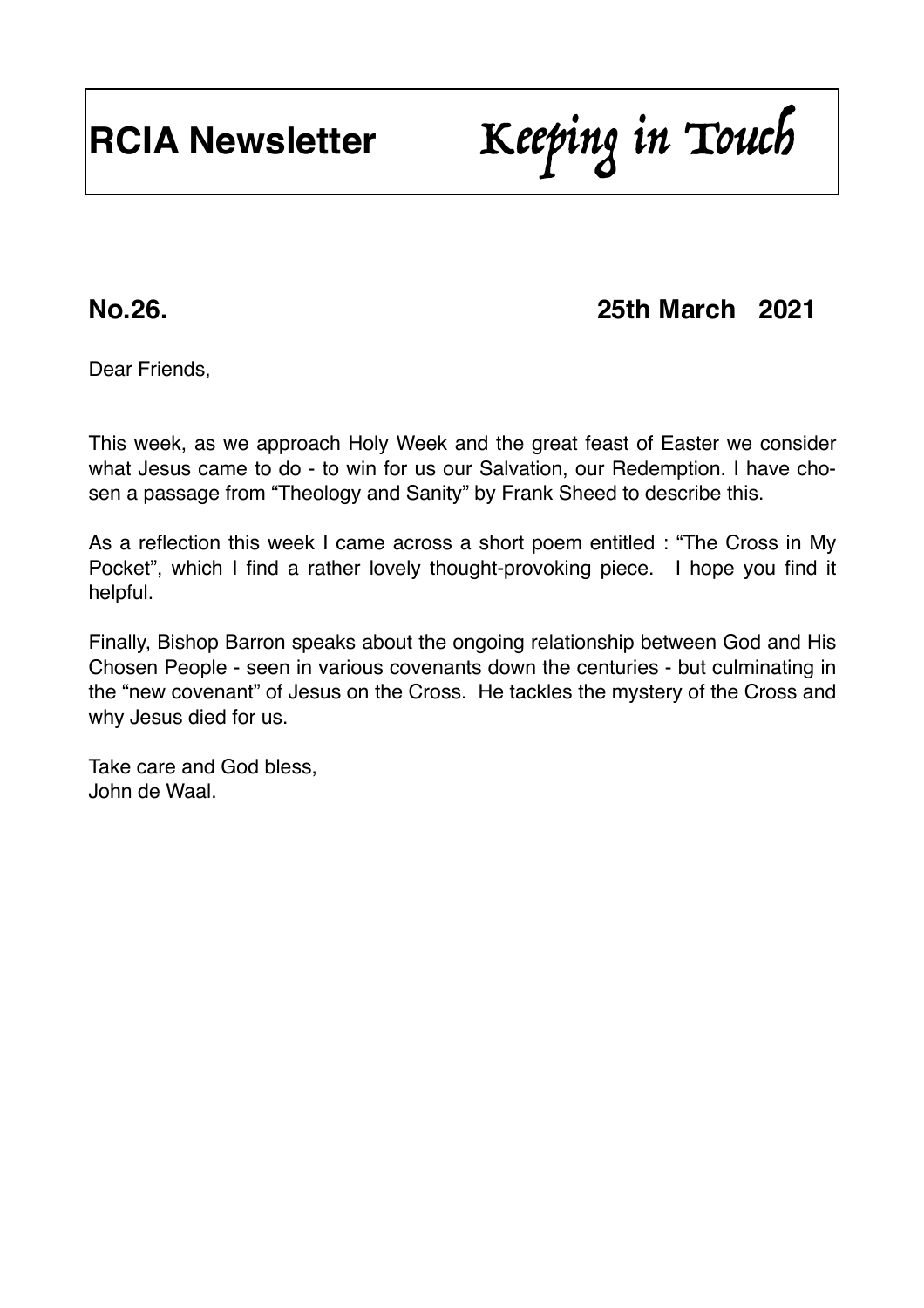# **Our Redemption Achieved.**

Jesus offered Himself as a sacrifice for the sin of the human race. That was the thing He had come to do, and it gave meaning to every other thing He did. The prophets of Israel had said that it would be so, but their message had made no apparent impact on the mind of their people.

On Palm Sunday, He entered Jerusalem humbly, riding upon an ass, and the crowds acclaimed Him wildly : for the last time. With Palm Sunday past, things moved rapidly to the crisis.

On the Thursday, "Knowing that His hour had come, that He should pass out of this world to the Father," He ate the paschal supper prescribed by Jewish law with His Apostles and then went on to make them the priests of the Eucharistic meal whereby until the end of the world men and women should receive His own Body and Blood.

The institution of the Blessed Eucharist tends to fill the mind's horizon when we think of the Last Supper. But though it was the towering fact of that night, it does not stand alone. At and after the Last Supper we have the greatest mass of teaching that Our Lord ever gave at one time. All four evangelists give their own account and the reader is urged to study them all; but it is St John who gives the fullest statement in his wonderful chapters XIV to XVII.

He is within hours of His death and He states …"This is my blood of the new testament which is to be shed for many, to the remission of sins." What He says of the restoration of oneness between the human race and God is as clear : He prays for all who through the teaching of the Apostles, shall come to believe in Him, "that they also may be one as Thou, Father, in Me and I in Thee, that they also may be in Us; that the world may believe that Thou hast sent Me … Father, I will that where I am, they also whom Thou hast given Me may be with Me … that the love wherewith Thou hast loved Me may be in them and I in them. (Jn.XVII.20-22)

This then is the life-formula of the Atonement (At-One-Ment): we are to be united with Him as He is united with the Father. "I am in my Father and you in Me, and I in you." (Jn. XIV.20)

(adapted from : "Theology and Sanity" by Frank Sheed).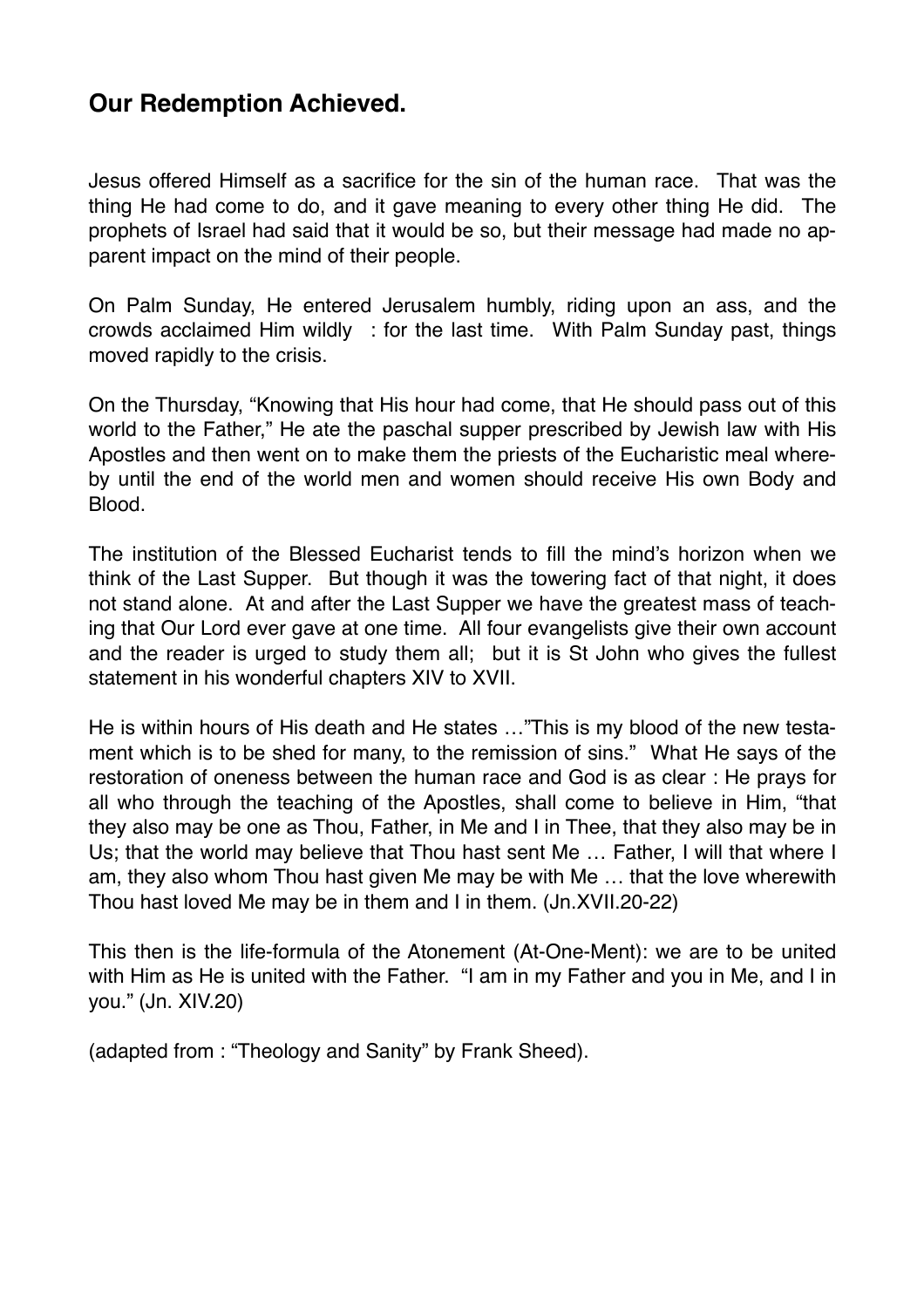# **The Cross in my pocket.**

I carry a cross in my pocket A simple reminder to me Of the fact that I am a Christian No matter where I may be.

This little cross is not magic Nor is it a good luck charm It isn't meant to protect me From every physical harm.

It's not for identification For all the world to see It's simply an understanding Between my Saviour and me.

When I put my hand in my pocket To bring out a coin or a key The cross is there to remind Of the price He paid for me.

It reminds me, too, to be thankful For my blessings day by day And to strive to serve Him better In all that I do or say.

It's also a daily reminder Of the peace and comfort I share With all who know my Master And give themselves to His care.

So I carry a cross in my pocket Reminding no one but me That Jesus Christ is Lord of my life If only I'll let Him be.